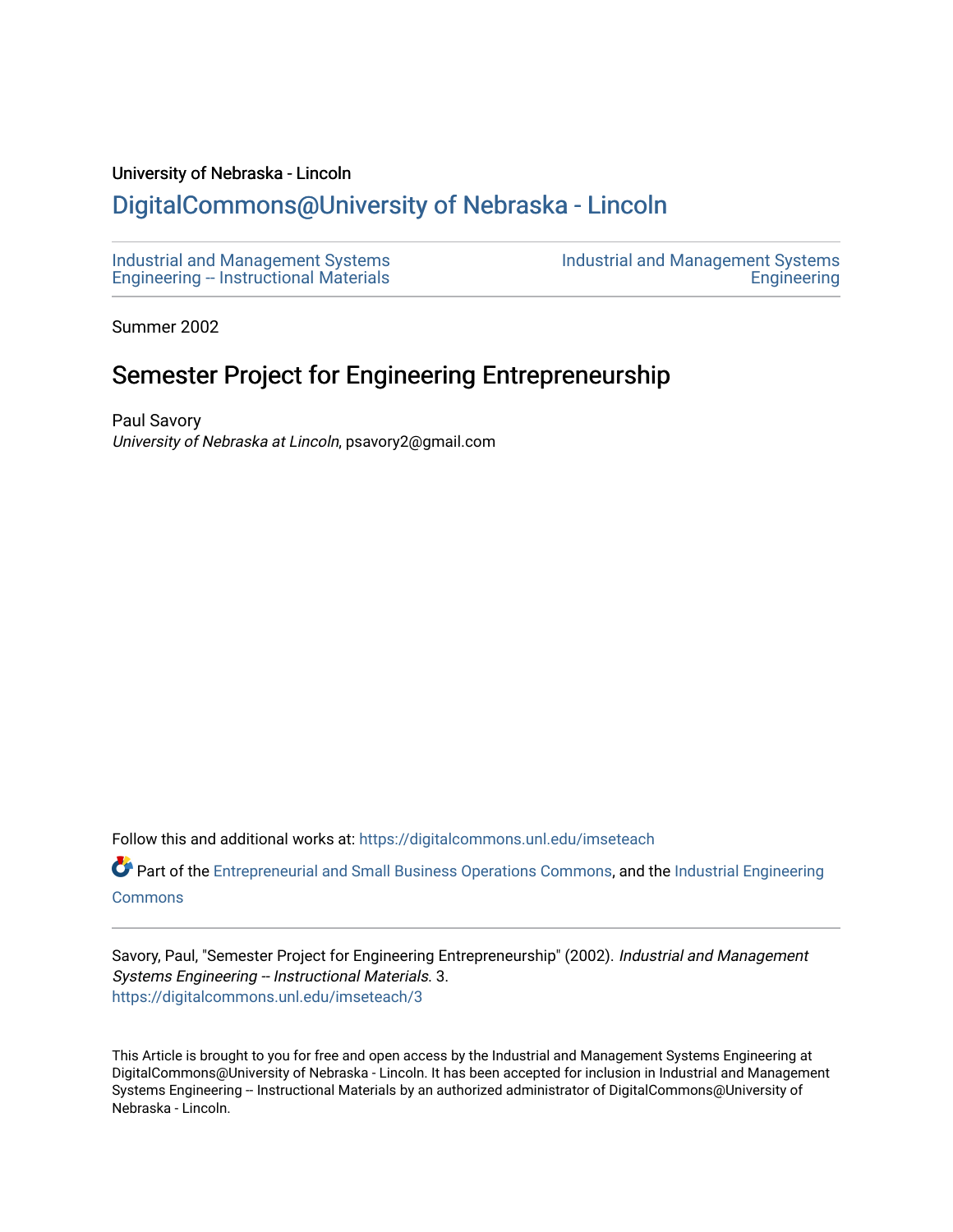### **Engineering Entrepreneurship**

Semester Project

This is an *open-ended* project. **Due to the open nature of this project, when in doubt - ASK!**

### **THE SCENARIO**

The semester project will focus on developing a preliminary business plan for a company. This will entail coming up with an idea, exploring the marketability of the idea, and developing preliminary plans for the business.

## **GENERIC OUTLINE**

Your final business plan we will be modeled after the following outline (which we will discuss in detail in the **Section B: Business Plan** set of class notes)

#### **Title Page Executive Summary**

**Section A:** Company Profile

**Section B:** Market Research and Analysis

- (1) Customer Description
- (2) Market Analysis

**Section C: Competitive Analysis** 

#### **Section D:** Marketing Plan

- (1) Marketing Objectives
- (2) Products and Services
- (3) Pricing
- (4) Promotion
- (5) Place (Location and Distribution)
- (6) Ongoing Marketing Evaluation

#### **Section E. Operations**

- (1) Business Operations
- (2) Facility
- (3) Office equipment
- (4) Business Forms
- (5) Accounting and Bookkeeping System
- (6) Suppliers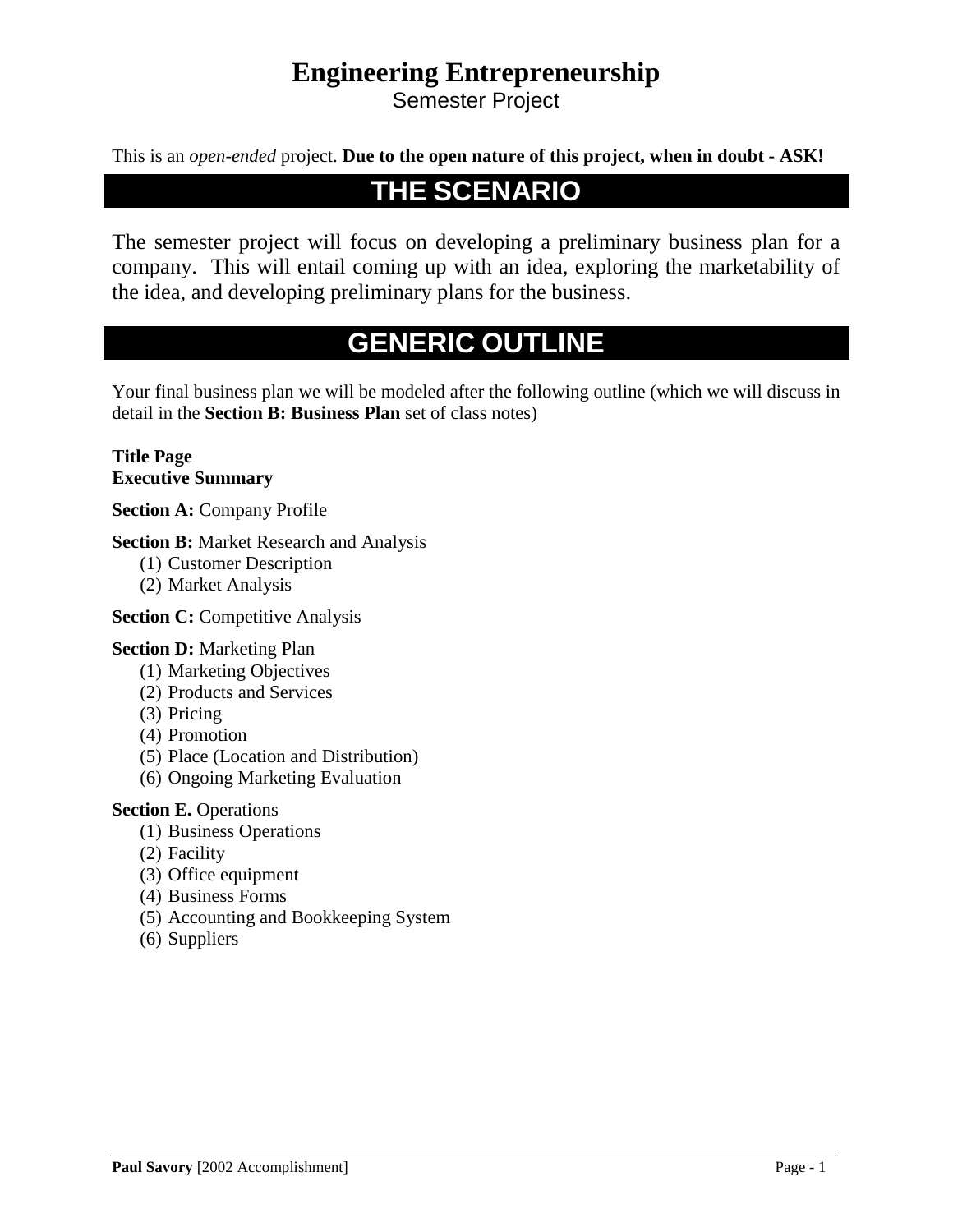**Section F. Human Resources Management** 

- (1) Local Labor Market Conditions
- (2) Personnel Management
- (3) Outside Assistance

#### **Section G. Financial Plan**

- (1) Sources and Uses of Funds
- (2) Depreciation Schedule
- (3) Sales and Cost of Goods or Services Sold Schedules
- (4) Loan Amortization Schedule
- (5) Income Statement
- (6) Cash Flow Statement
- (7) Balance Sheet
- (8) Breakeven Analysis

## **PROJECT DUE DATES**

*Task 1* turned in at/or before class on Wednesday, February 13

*Task 2* turned in at/or before class on Wednesday, February 27

*Task 3* turned in at/or before class on Wednesday, March 13

*Task 4* turned in at/or before class on Wednesday, April 3

*Task 5* turned in at/or before class on Wednesday, April 17

*Task 6* turned in at/or before class on Wednesday, May 1

## **DEVELOPMENT OF MATERIALS**

In comparison to all your other classes, I am not concerned about plagiarism in this course. As such, I encourage you to use any material that you find – whether that be from a company's web site, franchise agreement, or Security and Exchange Commission (SEC) filings.

My suggestion is that you find "role-model" public company and look at their SEC filings. You can search for a company's filings at the following web site:

#### **http://www.sec.gov/cgi-bin/srch-edgar**

In terms of filings, here are some of the different types of forms (the three in bold are the key ones to review):

### *S-1 and S-1/A -- initial stock registration statement*

#### **10-Q – quarterly report of earnings 10-K – annual report of earnings**

DEF 14A -- proxy issue for shareholders to vote on 8-K – notice of material event to company SC 13G and SC 13G/A – notice of large shareholder buying/selling the company's stock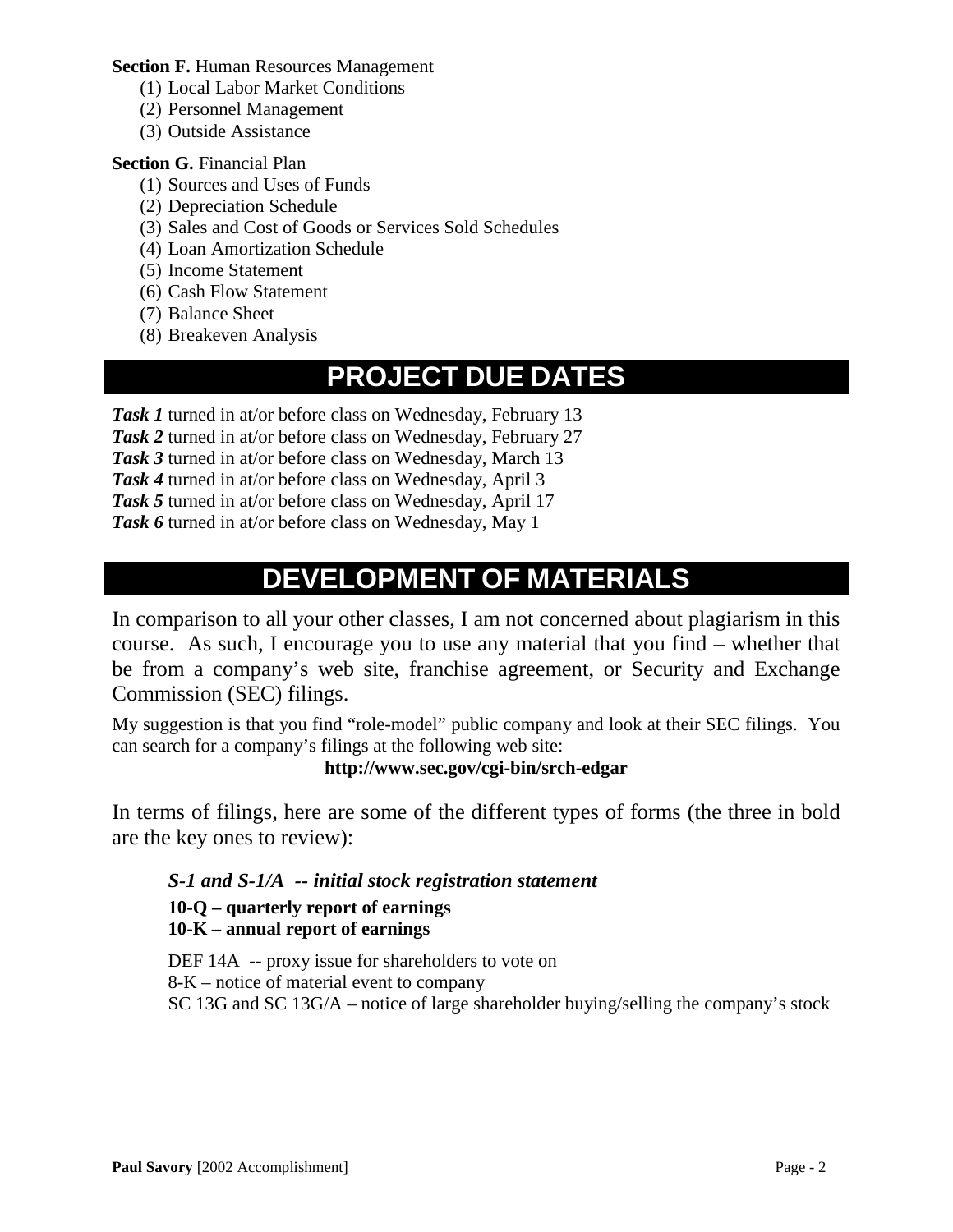# **GRADING OF MATERIAL**

#### Your project grade will based on the following criteria:

- Professionalism Uniqueness Conciseness
- Completeness Informativeness Clarity
- Accurateness Format
- 
- 
- 
- -
- 

### **TASK 1**

#### **Your deliverable for this task is:**

#### (1) Write **Section A** (Company Profile) of your business plan

Key issues to include:

- History of your company:
	- o Is it a start-up business? If so, when do you plan to open it?
- Type of business: retail, wholesale, service, manufacturing, contracting, professional, importing/exporting, etc.
- Mission of the company: a mission statement defines the reasons for the existence of the business.
- Long-term goals: What do you plan for your business between 5 and 10 years from now?

#### **Other key questions to prompt your discussion:**

- 1. What is/will the Company be called?
- 2. Is this a merchandising, manufacturing, or service business?
- 3. When will/did the Company start operating?
- 4. What products or services will/does the Company provide?
- 5. Is this a seasonal business?
- 6. What will be the business form of the Company? (sole proprietorship, partnership, corporation)
- 7. Who will/does own and manage the Company?
- 8. What facilities will be needed to operate the Company? (Ex. office, retail, factory)
- 9. What territory will the Company operate in or serve?
- 10. Why have you chosen your particular location?
- 11. What will/are the Company's normal business hours?
- 12. Will/Is the business a part-time or full-time business?
- 13. What is the current status of the Company? (start-up, expansion, acquisition)
- 14. What licenses or tax permits are required to operate the Company in the county, city, state, country?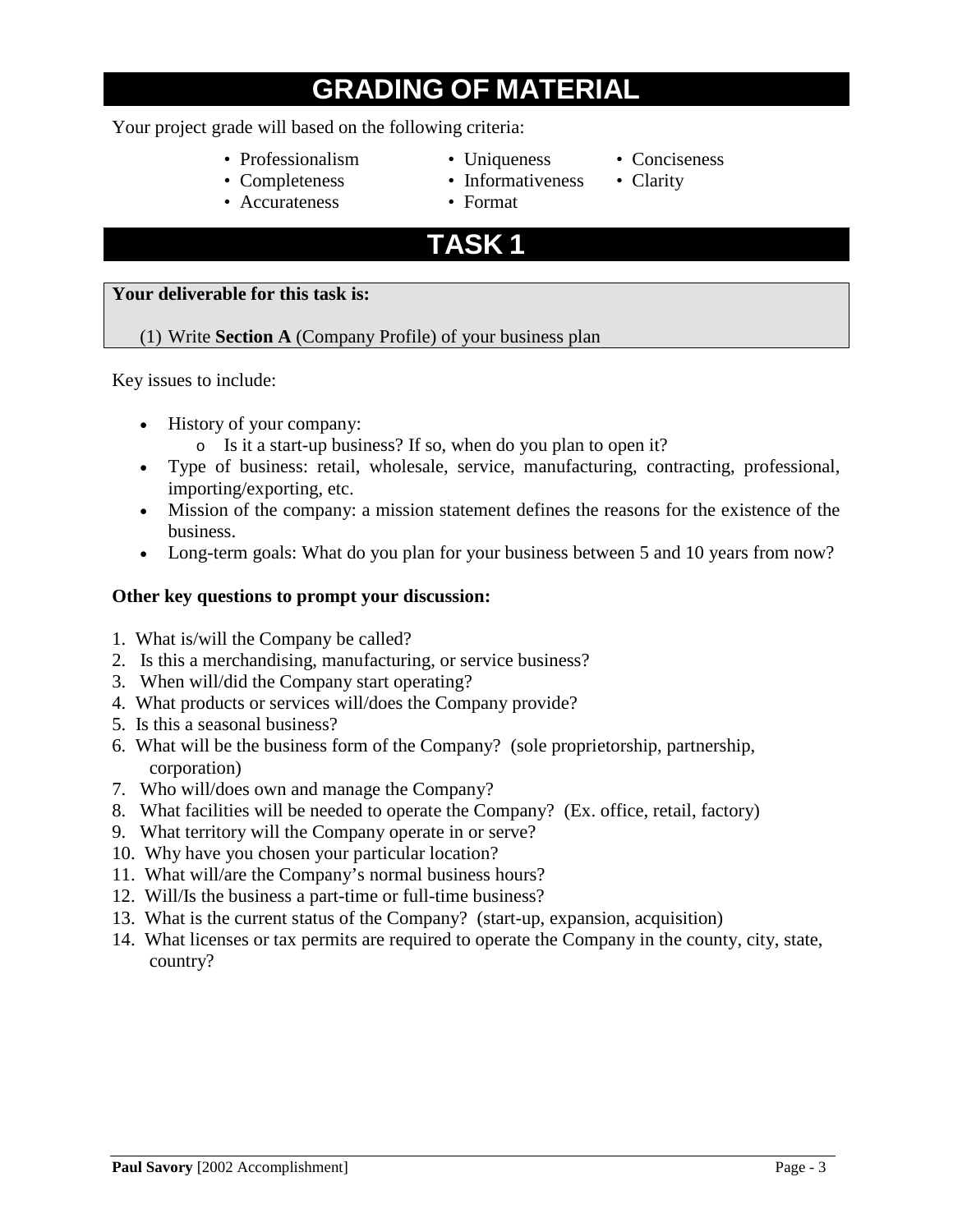#### **Business Operations**

- 1. Why will the business be successful?
- 2. What is your experience in this business or industry?
- 3. Have you spoken with other people in this kind of business? What was their response?
- 4. What will be special about your business?
- 5. Have you spoken with prospective trade suppliers to find out what managerial and/or technical help they will provide?
- 6. Have you asked about trade credit?

7. If you will be doing any contract work, what are the terms? Reference any firm contract and include a copy as supporting documentation.

8. Do you have letters of intent from prospective purchasers of the product/service?

#### **The Product/Service**

If you are manufacturing a product:

- 1. What is the product?
- 2. What will you need (raw materials) to manufacture the product?
- 3. What suppliers (by name) will you need to provide raw materials?
- 4. Who will buy your product? Do you have a contract?
- 5. What manufacturing capacity will you need?
- 6. Where will you manufacture the product?
- 7. Will the product need to be protected by patent of copyright?

If you are reselling a product manufactured by someone else:

- 1. What is the product?
- 2. Who will supply the product?
- 3. How will the product be shipped to you?
- 4. Do you need to package the product for resale to your customer?
- 5. If you deliver, how will you ship the product?
- 6. How will you display the product if the customer buys at your store?
- 7. Will you drop ship the product directly from the manufacturer to the customer?

If you are providing a service:

- 1. What is the service?
- 2. What will you need to do in order to provide this service? (Buy equipment, hire people)
- 3. Does this service require special insurance, licensing, or bonding?

## **TASK 2**

#### **Your deliverable for this task is:**

- (1) Write **Section B** (Market Research and Analysis) of your business plan
- (2) Write **Section C** (Competitive Analysis) of your business plan

For a detailed description and example, see the class notes – **Section B: Business Plan** and **Section A: Developing an Idea**

## **TASK 3**